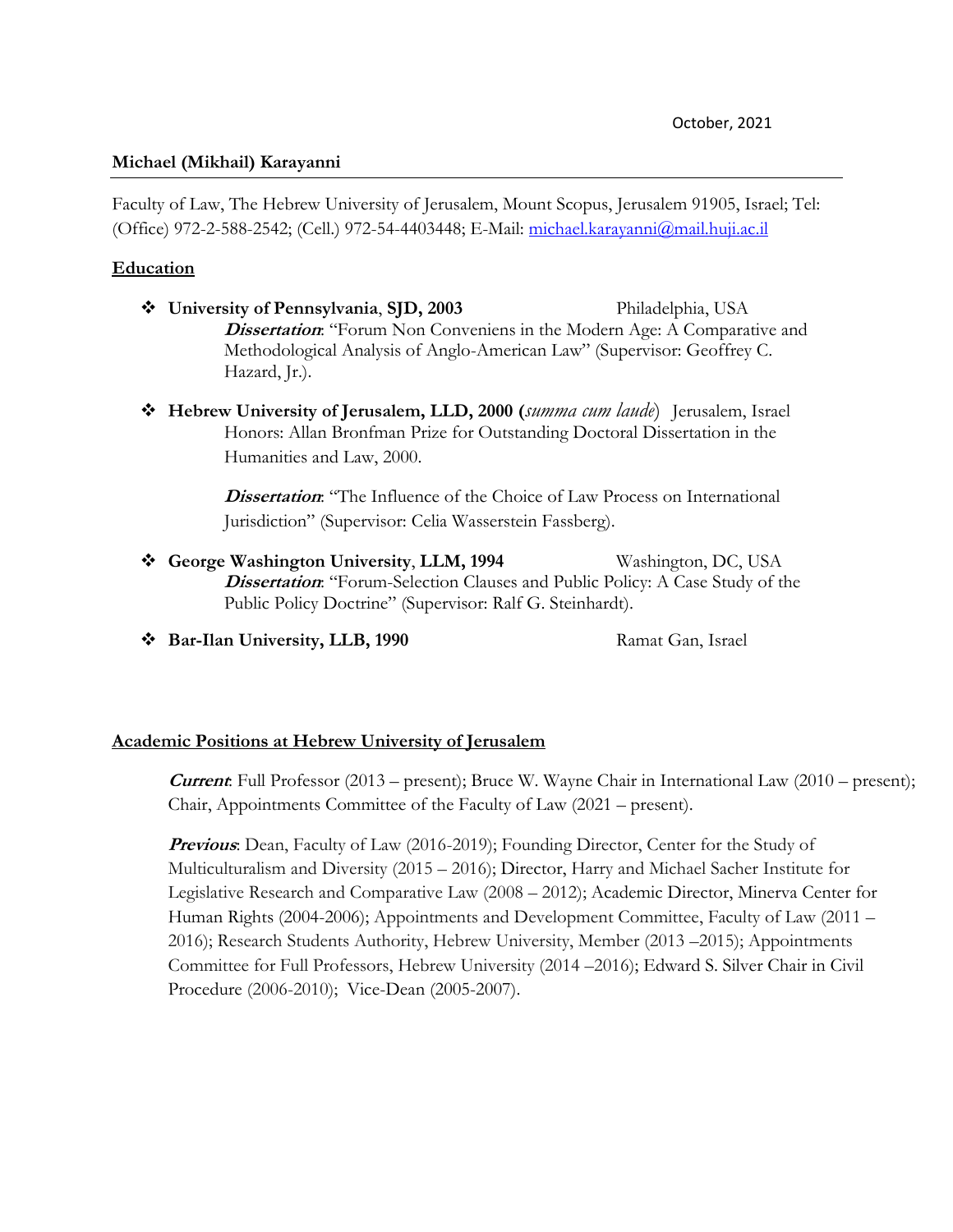## **Academic Positions at other Institutions**

- **Daniel R. Fischel & Sylvia M. Neil Distinguished Visiting Professor of Law, University of Chicago Law** School (Spring 2022);
- Visiting Professor of Law, Georgetown University Law Center (2020-2021);
- Member, Wissenschaftskolleg zu Berlin (Institute for Advanced Study, Berlin) (2019-2020);
- Professor, Special Course, Hague Academy of International Law (2017);
- Visiting Professor of Law, Georgetown University (2015);
- Senior Fellow (The Melbourne Law Masters), University of Melbourne Law School (2013) (2019);
- Visiting Professor of Law, Stanford University (2012-2013);
- Senior-Fellow, Orville H. Schell, Jr. Center for International Human Rights, Yale Law School (September 2008);
- Member, Institute for Advanced Study, Princeton, New Jersey, USA (2007-2008);
- Visiting Scholar, The Max Planck Institute for Comparative and International Private Law, Hamburg, Germany (1997) (2000);

# **Professional Associations & Editorial Boards**

- Associate Member, Institut de Droit International
- **EXECUTER:** Member, Executive Editorial Board, American Journal of Comparative Law
- Member, International Academy of Comparative Law

# **Academic Awards**

- Israel Science Foundation Grant (2021 2025);
- Yad Hanadiv Grant #8273 (Center for the Study of Multiculturalism and Diversity);
- Israel Science Foundation Grant (2012 2014);
- Rector's Prize (2011);
- Michael Bruno Memorial Award (2007);
- Israel Science Foundation Grant (2005-2009) (with Celia Fassberg);
- $\blacksquare$  Ma'of Fellowship (2003-2006);
- Rothschild Fellowship (2002-2003)
- Fulbright Fellowship (2002-2003)
- Zeltenr Award for Young Scholar (2002)
- Mishpatim's (the Hebrew University Law Review) Prize for Best Article Published by a Young Scholar in Volume 29 (1998)
- The Ya'acov Herzog Award for Outstanding Doctoral Research (1999)
- The Ellis & Alma Birk Prize of Academic Achievements and Excellence (1997)
- Judge Kassan's Award for Academic Achievements (1995)
- The Israeli Arab Scholarship Program, awarded by the United States Embassy in Tel-Aviv for Graduate Studies in the United States (1992-1993).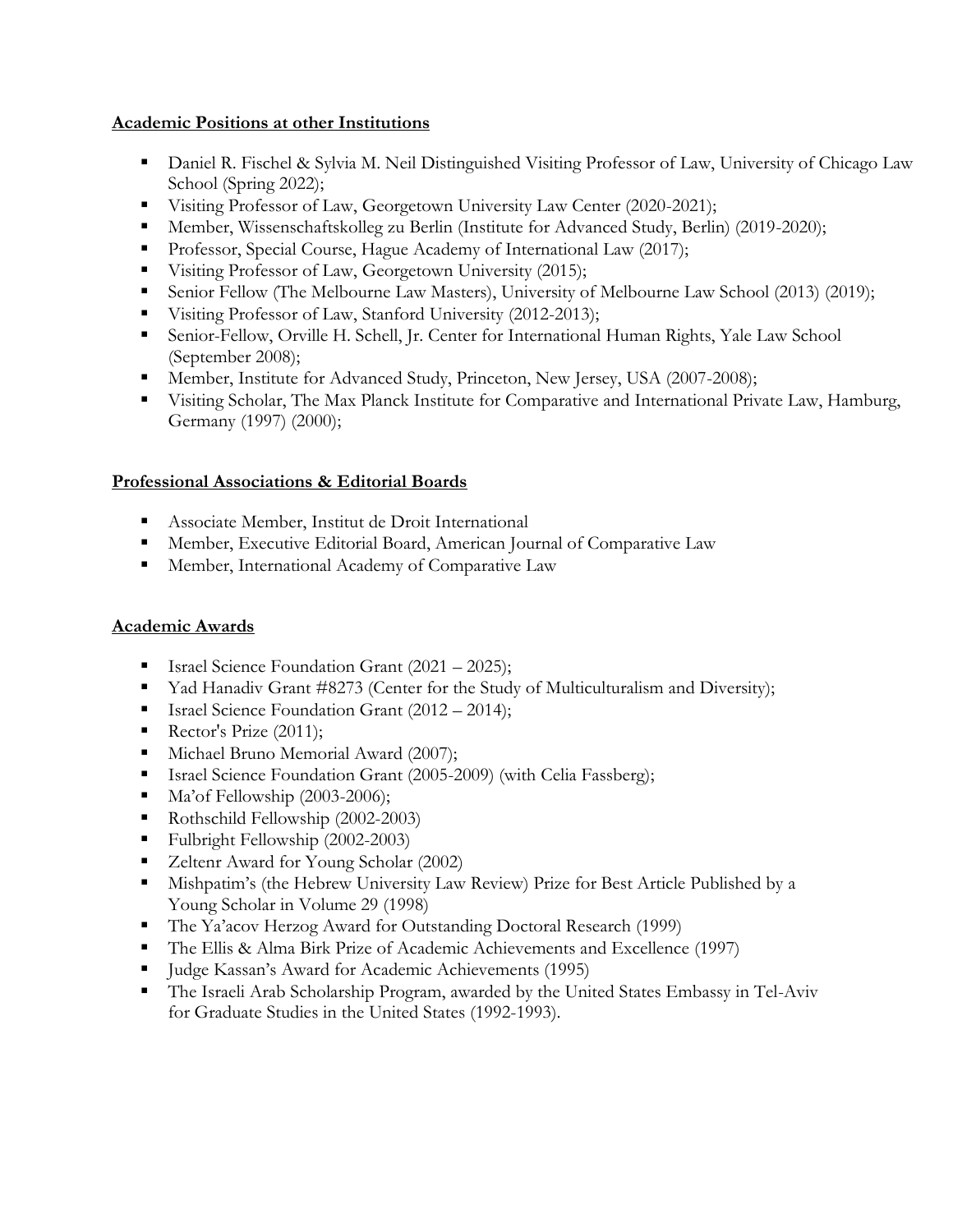# **Publications**

# **Books**

**(Authored)**

- o **KARAYANNI, MICHAEL**, (forthcoming, 2021) **THE PRIVATE INTERNATIONAL LAW OF CLASS ACTIONS: A FUNCTIONAL APPROACH**, (The Hague Academy of International Law, RECUEIL DES COURS, forthcoming 2021) (240 pages)
- o **KARAYANNI, MICHAEL**, (2021), **A MULTICULTURAL ENTRAPMENT: RELIGION & STATE AMONG THE PALESTINIAN-ARABS IN ISRAEL** (Cambridge University Press, 2021) (322 pages);
	- Arabic translation (forthcoming, 2022, MADAR, Ramallah).
- o **KARAYANNI, MICHAEL,** (2014), **CONFLICTS IN A CONFLICT: A CONFLICT OF LAWS STUDY ON ISRAEL AND THE PALESTINIAN TERRITORIES** (Oxford University Press, 2014) (273 pages);
- o **KARAYANNI**, **MICHAEL**, (2004). F**ORUM NON CONVENIENS IN THE MODERN AGE: A COMPARATIVE AND METHODOLOGICAL ANALYSIS OF ANGLO-AMERICAN LAW** (Transnational Publishers, Ardsley, New York, 2004) (263 pages);
- o **KARAYANNI, MICHAEL**, (2002). **THE INFLUENCE OF THE CHOICE OF LAW PROCESS ON INTERNATIONAL JURISDICTION** (2002) (The Harry Sacher Institute for Legislative Research and Comparative Law, The Hebrew University) (412 pages) (Hebrew)

## **(Edited)**

- o GRUNIS, ASHER, RIVLIN, ELIEZER & **KARAYANNI, MICHAEL** EDS. (2013). **SHLOMO LEVIN BOOK** (The Harry Sacher Institute for Legislative Research and Comparative Law, The Hebrew University, Jerusalem, 2013) (with Eliezer Rivlin and Asher Grunis) (Hebrew) (744 pages);
- o BRUGGER, WINFRIED & **KARAYANNI**, **MICHAEL**, EDS. (2007). **RELIGION IN THE PUBLIC SPHERE, A COMPARATIVE ANALYSIS OF GERMAN, ISRAELI, AMERICAN AND INTERNATIONAL LAW** (Springer and the Max Planck Institute for Comparative Public Law and International Law, Heidelberg, 2007) (461 pages);
- o HASSON, SHLOMO & **KARAYANNI**, **MICHAEL**, EDS., (2006). **BARRIERS ON THE ROAD TO EQUALITY** (The Floersheimer Institute for Policy Studies, Jerusalem, 2006) (Hebrew) (220 pages);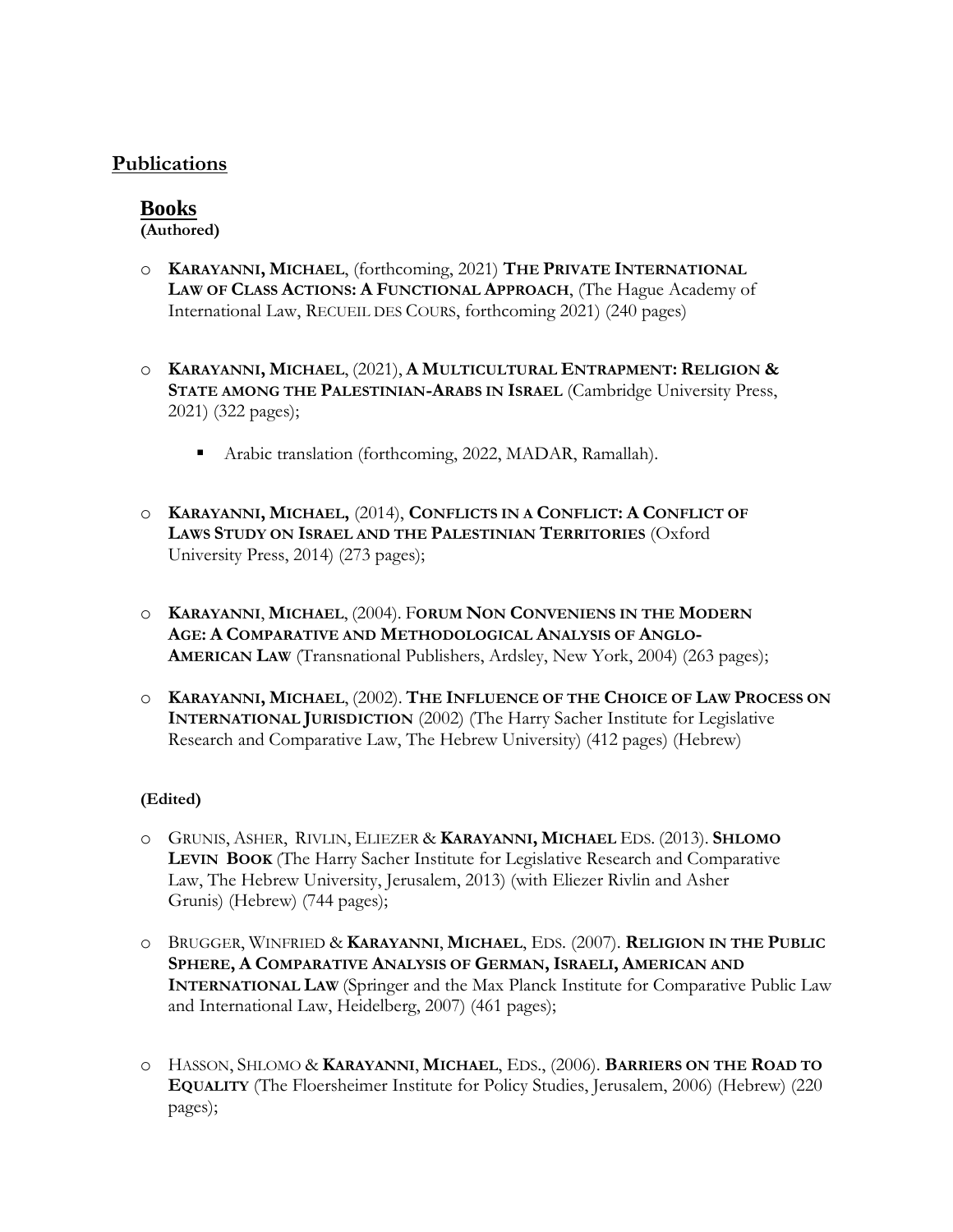## **Articles and Chapters**

- **Karayanni, Michael**, (forthcoming, 2022). *Religion and State among the Palestinian-Arabs in Israel: A Realm of "Their" Own*, 27 **ISRAELI STUDIES** (forthcoming, 2022)
- **Karayanni, Michael**, (forthcoming 2021). *The Palestinian Minority in Israel*, in **FAMILY LAW AND GENDER IN THE MODERN MIDDLE EAST** (Hisham Kassim and Adrien Wing eds., Cambridge University Press, forthcoming 2021);
- **Karayanni, Michael**, (2019). *Multiculturalism in the Twenty-First Century: Challenges*, in **MUSLIM MINORITIES IN MODERN TIMES** 203 (Yohanan Friedmann ed., Israel Academy of Sciences and Humanities, 2019);
- **Karayanni, Michael,** (2018). *Multiculturalism as Covering: On the Accommodation of Minority Religions in Israel,* 66 **AMERICAN JOURNAL OF COMPARATIVE LAW** 831 (2018)
- **Karayanni, Michael** (2018). *Control by Accommodation*, in **INSTITUTIONALIZING RIGHTS AND RELIGION: COMPETING SUPREMACIES** 90 (Hanoch Dagan & Leora F. Batnitzky, eds) (Cambridge University Press, 2018);
- **Karayanni, Michael** (2018). *The Separate and Different in Religion and State Relations in Israel*, 19 **ISRAELI SOCIOLOGY** 38 (2018) (Hebrew) (symposium section, invited)
- **Karayanni, Michael** (2016). *Groups in Context: An Ontology of a Muslim Headscarf in a Nazareth Catholic School and a Sephardic Ultra-Orthodox Student in Immanuel*, 41 **LAW & SOCIAL INQUIRY** 973 (2016);
- **Karayanni, Michael** (2016)**.** *A Historical Analysis of the Religious Matching Requirement under Israel's Adoption Law*, 61 **ISRAELI AFFAIRS QUARTERLY** (**Qadayya Israeliah**) 21 (2016) (Arabic);
- **Karayanni, Michael** (2016). *Tainted Liberalism: Israel's Palestinian-Arab Millets*, 23 **CONSTELLATIONS** 71 (2016); reprinted in **FORMS OF PLURALISM AND DEMOCRATIC CONSTITUTIONALISM** (Jean Cohen & Andrew Arato, eds.) (Columbia University Press, 2018)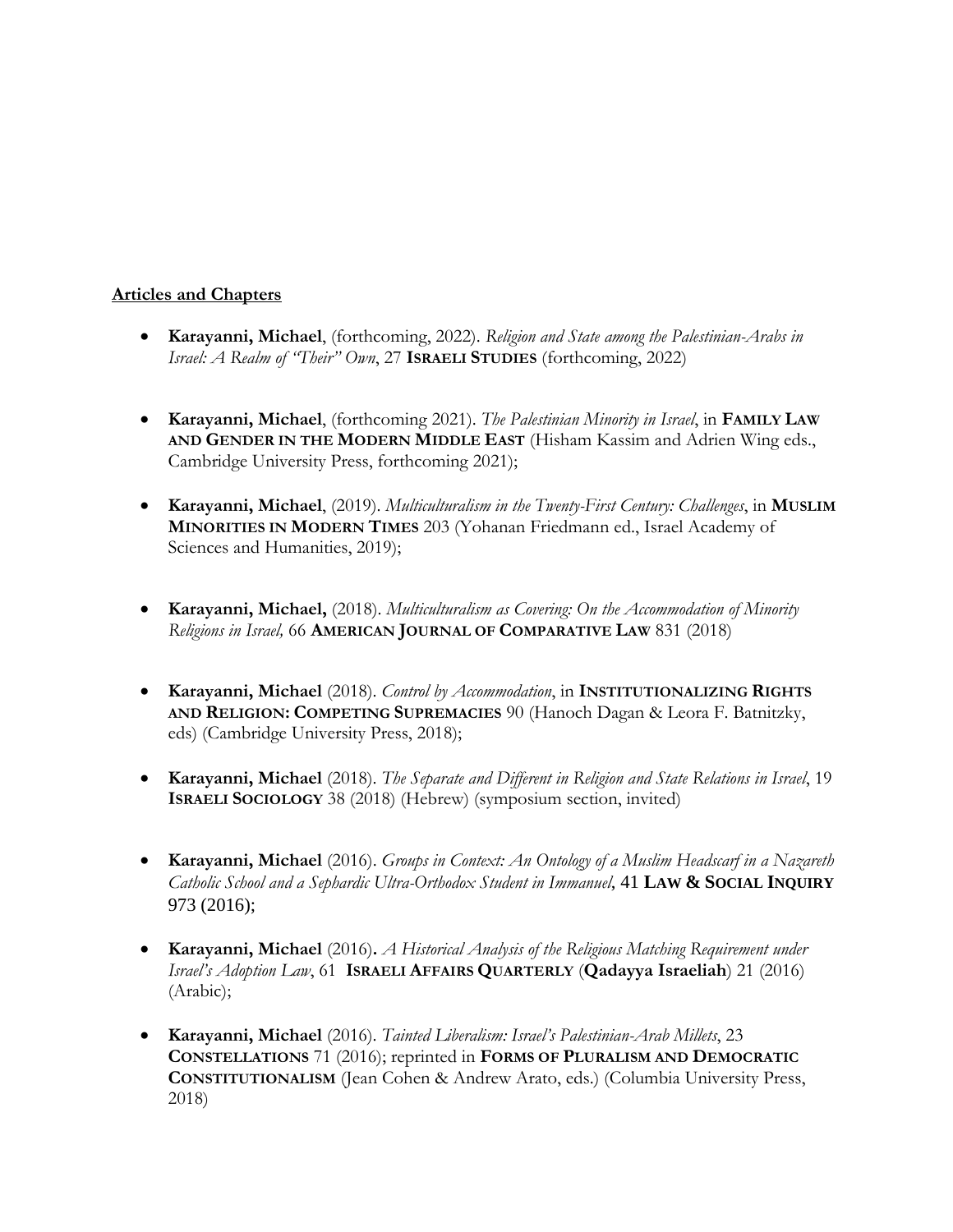- **Karayanni**, **Michael** (2014). *The Extraterritorial Application of Access to Justice Rights: On the Availability of Israeli Court to Palestinian Plaintiffs*, in **PRIVATE INTERNATIONAL LAW AND GLOBAL GOVERNANCE** 211(Horatia Muir Watt & Diego P Fernández Arroyo eds., Oxford University Press , 2014);
- **Karayanni**, **Michael** (2014). *The Acute Multicultural Entrapment of the Palestinian-Arab Religious Minorities in Israel and the Feeble Measures Required to Relieve It*, in **MAPPING THE LEGAL BOUNDARIES OF BELONGING: RELIGION AND MULTICULTURALISM FROM ISRAEL TO CANADA** 225 (René Provost ed., Oxford University Press, 2014);
- **Karayanni, Michael** (2014), *The Multicultural Nature of the Religious Accommodations for the Palestinian-Arab Minority in Israel: A Curse or a Blessing?*, in **THE ISRAELI NATION STATE: POLITICAL, CONSTITUTIONAL, AND CULTURAL CHALLENGES** 265 **(**F. Oz-Salzberger & Y. Stern eds., Academic Studies Press, Boston, 2014); DIE LINKE, MULTIKULTURALISMUS UND DIE PALÄSTINENSISCHͲARABISCHE MINDERHEIT IN ISRAEL in Der israelische Nationalstaat (Herausgegeben von Fania OzͲSalzberger und Yedidia Z. Stern) (German);
- **Karayanni, Michael** (with D. Bamford, D. Dwyer, T. Farrow, E. Knutsen, S. Shipman, B. Thornburg) (2014). *Learning the "How" of the Law: Teaching Procedure and Legal Education*, 50 **OSGOODE HALL LAW JOURNAL** 45 (2014) (symposium issue);
- **Karayanni, Michael**, (2014). *Access to Justice Ascends to International Civil Litigation: The Case of Palestinian Plaintiffs before Israeli Courts*, 33 **CIVIL JUSTICE QUARTERLY** 41 (2014);
- **Karayanni, Michael** (2014), *The Class Action Experience in Israel and the Value of Having a Representative with a Personal Claim*, in **CROSS-BORDER CLASS ACTIONS: THE EUROPEAN WAY** 189 (A. Nuyts and H. Hatzimihail eds, Sellier European Law Publishers (selp), 2014);
- **Karayanni**, **Michael,** (2013)**.** *Le droit de la Shari'a en Israël* in **Abdelwahab Meddeb et Benjamin Stora (dir.), Histoire des relations entre juifs et musulmans du Coran à nos jours** , (Paris, Albin Michel, 2013) (French): *Shari'a Jurisdiction in Israel*, in A History of Jewish Muslim Relations (**Abdelwahab Meddeb & Benjamin Stora eds.,** Princeton, Princeton University Press**,** 2013);
- **Karayanni**, **Michael,** (2013). *Offensive Collateral Estoppel – A Necessity that can be Welded*, in **SHLOMO LEVIN BOOK** 85 (A. Grunis , E. Revlin & M. Karayanni eds., Harry Sacher Institute for Legislative Research and Comparative Law, The Hebrew University, 2013) (Hebrew);
- **Karayanni**, **Michael** (with Roberto Gargarella), (2013). *Minorities and Group Rights*, in **HANDBOOK OF CONSTITUTIONAL LAW** 337 (M.Tushnet, T. Fleiner & C. Saunders, eds., Routledge, 2013);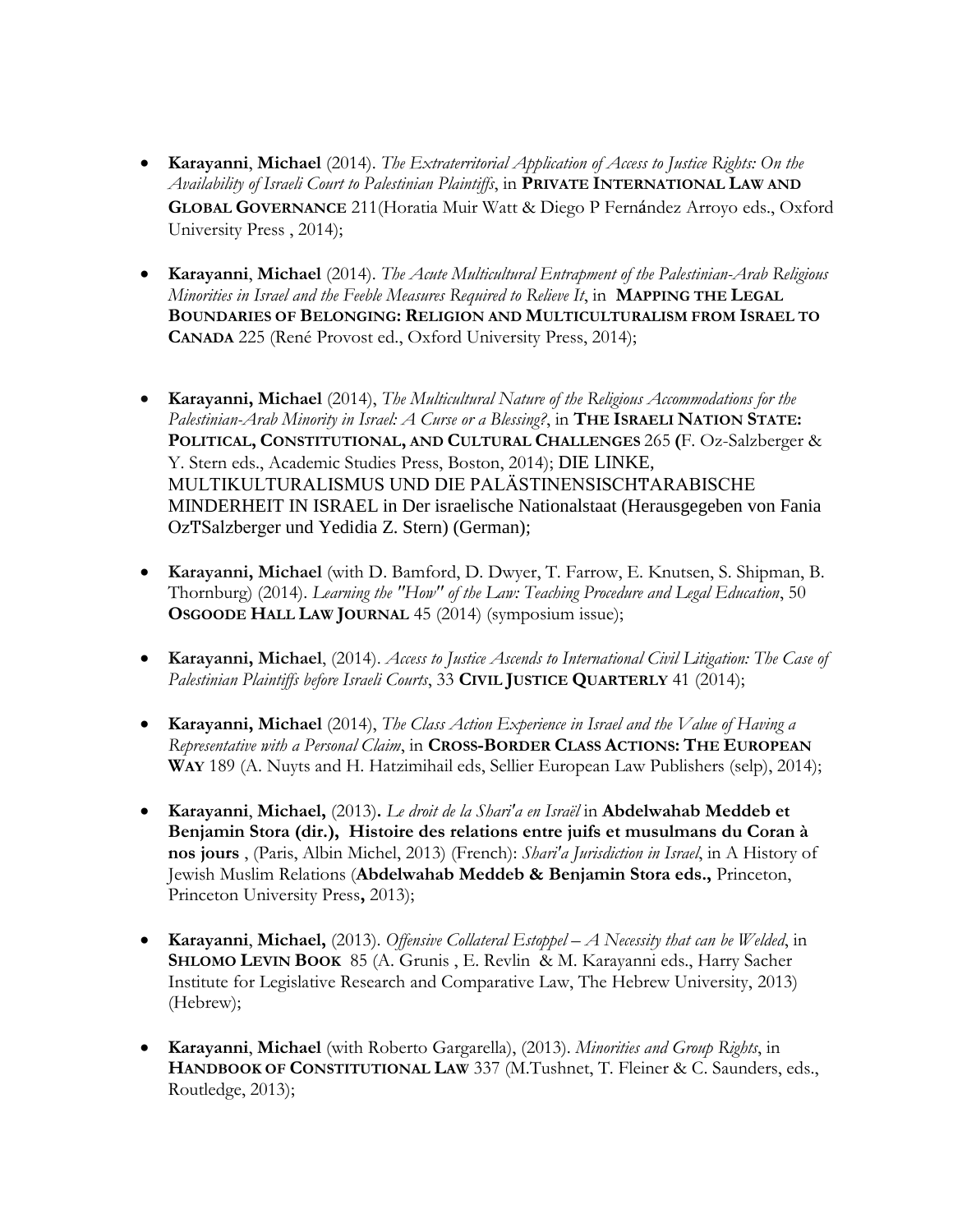- **Karayanni, Michael**, (2012). Response, *The Case for a State Forum Non Conveniens Standard*, 90 **TEXAS L. REV. SEE ALSO** 223 (2012) (invited);
- **Karayanni, Michael**, (2012). *Rules of Procedure called to Order for the Second Time: The New Boundaries of the Option for Interlocutory Appeals in Civil Proceedings*, 28 **MAHKARI MISHPAT**, (Bar-Ilan University Law Review) 153 (Hebrew);
- **Karayanni, Michael**, (2012). *Two Concepts of Group Rights for the Palestinian-Arab Minority under Israel's Constitutional Definition as a 'Jewish and Democratic' State*, 10 **I.CON. INTERNATIONAL JOURNAL OF CONSTITUTIONAL LAW** 304 (2012);
- **Karayanni, Michael**, (2012). Book Review, *Mautner, Law and the Culture of Israel*, 54 **JOURNAL OF CHURCH AND STATE** 286 (invited);
- **Karayanni**, **Michael,** (2012). *LE MULTICULTURALISME ET LES AMÉNAGEMENTS RELIGIEUX EN FAVEUR DE LA MINORITÉ ARABE PALESTINIENNE EN ISRAËL* (Multiculturalism and the Religious Accommodation for the Palestinian-Arab Minority In Israel), in Droit, Ethique et Religion : de l'âge théologique à l'âge bioéthique » sous la direction de B. FEUILLET-LIGER et P. PORTIER, Collection « Droit et Religion », pp. 305-340 éditions Bruylant, 2012 (French);
- **Karayanni, Michael**, (2010). *In the Best Interests of the Group, The Religious Matching Requirement under Israeli Adoption Law*, 3 **BERKELEY JOURNAL OF MIDDLE EASTERN & ISLAMIC LAW** 1(2010);
- **Karayanni**, **Michael,** (2010). *Indicators for Gaps and Equal Opportunity,* in **GUIDELINES FOR REVISING THE SYSTEM OF EDUCATION INDICATORS** 90 – 108 (Moshe Justman and Gabriel Bokobza eds., Israel Academy of Sciences and Humanities, 2010) (Hebrew);
- **Karayanni, Michael**, (2009). *Adjudicating Culture*, 47 **OSGOODE HALL LAW JOURNAL** 371  $(2009);$
- **Karayanni, Michael**, (2009). *Multiculturalismo e misure in materia di religione per la minoranza arabo-palestinese in Israele [The Multicultural Predicament of the Religious Accommodations for the Palestinian Arab Minority in Israel]***,** 9 **DIRITTO & QUESTIONI PUBBLICHE**, 789 (Italian)  $(2009)$ ;
- **Karayanni, Michael***,* (2009). *Choice of Law under Occupation: How Israeli Law Came to Serve Palestinian Plaintiffs*, 5 **JOURNAL OF PRIVATE INTERNATIONAL LAW** 1 (2009);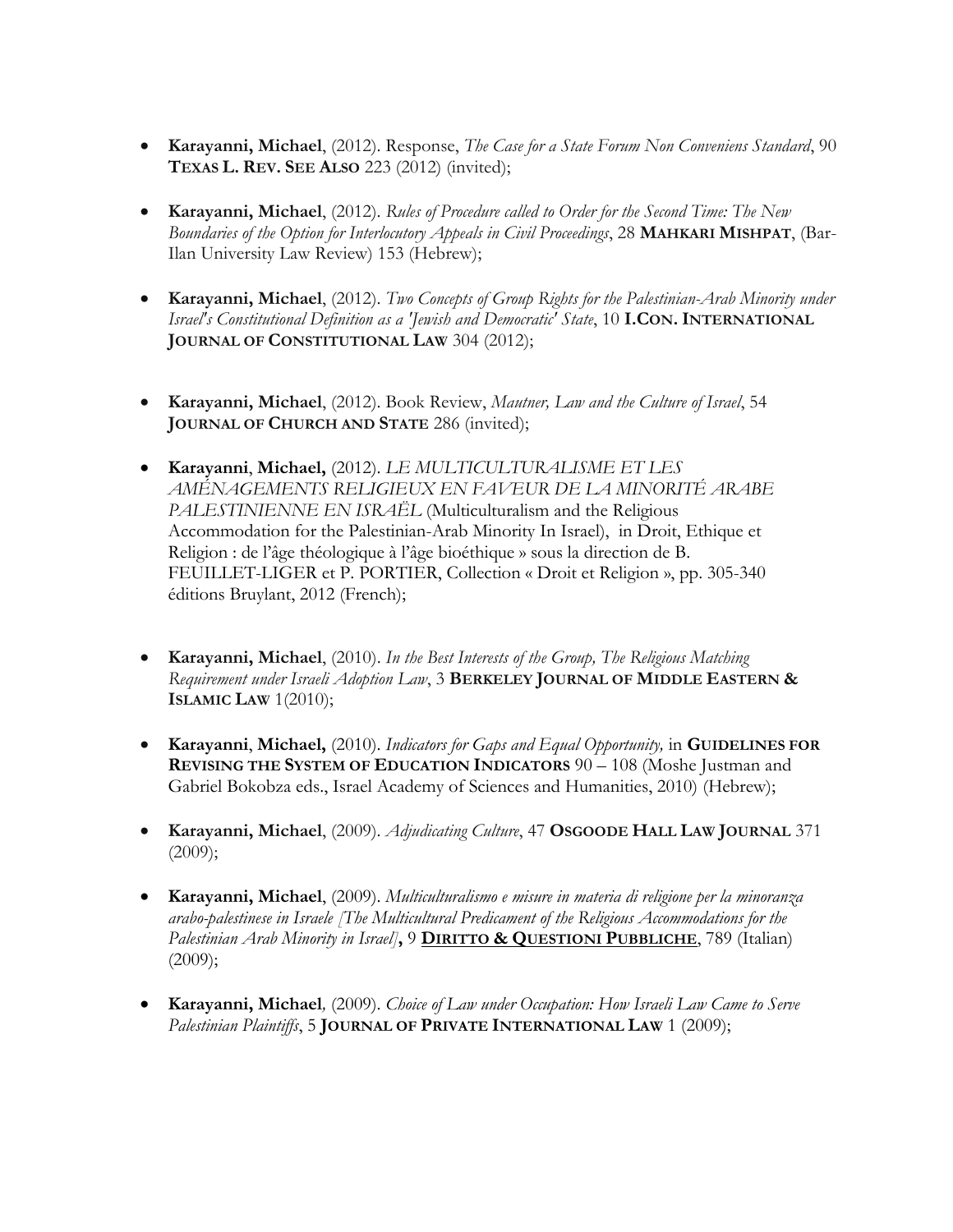- **Karayanni, Michael***,* (2008). *The Quest for Creative Jurisdiction: The Evolution of Personal Jurisdiction Doctrine of Israeli Courts towards the Palestinian Territories*, 29 **MICHIGAN JOURNAL OF INTERNATIONAL LAW** 665 (2008);
- **Karayanni, Michael***,* (2008)*. Pre-Trial Discovery in Civil Proceedings in Israel: Trends*, 38 **MISHPATIM** 559 (Hebrew University Law Review) (Hebrew) (2008);
- **Karayanni, Michael***,* (2007). *Living in a Group of One's Own: Normative Implications Related to the Private Nature of the Religious Accommodations for the Palestinian-Arab Minority in Israel*, 6 **UCLA JOURNAL OF ISLAMIC AND NEAR EASTERN LAW** 1 (2007);
- **Karayanni, Michael***,* (2006). *The Separate Nature of the Religious Accommodations for the Palestinian-Arab Minority in Israel*, 5 **NORTHWESTERN UNIVERSITY JOURNAL OF INTERNATIONAL HUMAN RIGHTS** 41 (2006); *The "Other" Religion and State Conflict in Israel: On the Nature of the Religious Accommodations for the Palestinian-Arab Minority*, in **RELIGION IN THE PUBLIC SPHERE, A COMPARATIVE ANALYSIS OF GERMAN, ISRAELI, AMERICAN AND INTERNATIONAL LAW** 333 (W. Brugger and M. Karayanni eds., Springer and Max Planck Institute for Comparative Public Law and International Law, Heidelberg, 2007);
- **Karayanni, Michael***,* (2006, 2007). *Ne me parlez plus du multiculturalisme! Despropriétés du multiculturalisme et de la minorité arabo-palestinienne en Israël*, 215 **DIOGENE** 38-64 (2006) (Presses Universitaires de France) (French) ; Multiculture Me No More ! On Multicultural Qualifications and the Palestinian-Arab Minority of Israel, 54 **DIOGENES** 39 (2007) (Sage Publications) (2006, 2007);
- **Karayanni, Michael***,* (2006). *Jewish and Democratic Ricochets* 9 **MISHPAT UMIMSHAL** (Law and Government in Israel) 461 (2006) (Hebrew);
- **Karayanni**, **Michael***,* (2006). *A Constitutional Ontology of the Religious Accommodations for the Arab Minority in Israel: Main Issues*, in **BARRIERS ON THE ROAD TO EQUALITY** 41 (S. Hasson and M. Karayanni eds., The Floersheimer Institute for Policy Studies, Jerusalem, 2006) (Hebrew);
- **Karayanni, Michael,** (2004)*. Class Actions in Israel on a Crossroad* 1 **DIN UDVARIM** (University of Haifa Law Review) 449 (2004) (Hebrew);
- **Karayanni, Michael,** (2003)*. An Ontological Analysis of Diplomatic Immunity: The Bassouinni Affair*, 33 **MISHPATIM** (Hebrew University Law Review) 63 (2003) (Hebrew);
- **Karayanni, Michael,** (2003)*. On the Concept of 'Ours': Multiculturalism with Respect to Arab-Jewish Relations in Israel*, 27 **IUYONI MISHPAT** (Tel-Aviv University Law Review) 71 (2003) (Hebrew);